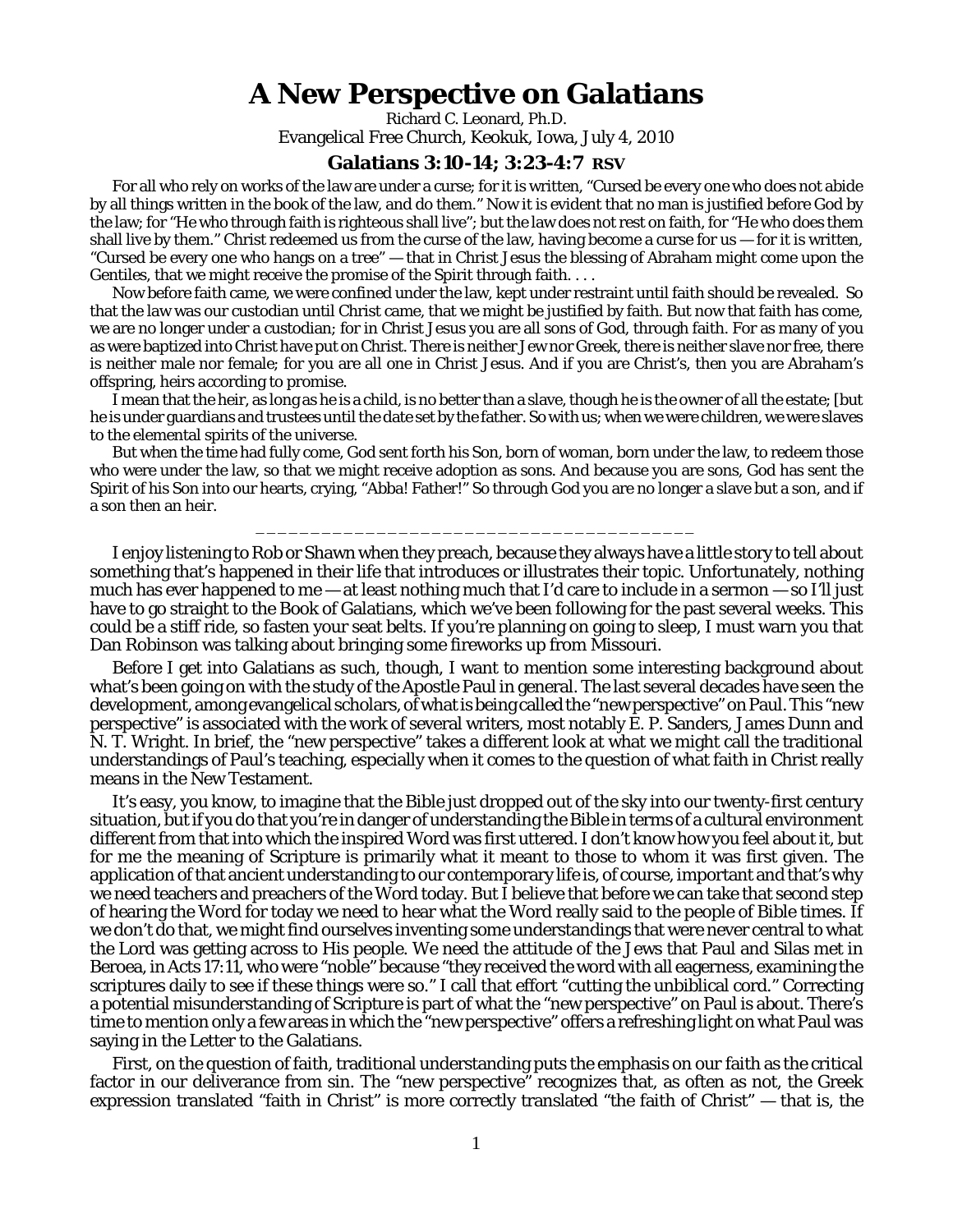*faithfulness of Jesus*, the Messiah, to God's purpose in the redemption of his people. It's not our faith but *Jesus' faithfulness* that is the critical factor in our being rescued. Take, for example, Galatians 2:20, a familiar verse usually translated like this: "I have been crucified with Christ; it is no longer I who live, but Christ who lives in me; and the life I now live in the flesh I live by faith in the Son of God, who loved me and gave himself for me." But the phrase "by faith in the Son of God," in the Greek, is literally, "by the faith *of* the Son of God." In other words, Paul says, having been *co-crucified* with Christ I now live not by *my own* faith but by the *faithfulness* of the Messiah, in whom I live.

You can understand, can't you, that if we try to live through the *exercise of our faith*, then our faith becomes a work *we* perform — it's really our flesh that is doing the "faithing," if you well, so we're right back where we started, still trying to save ourselves by something we do, even if it's just to work up more faith! It's only by becoming a member of Jesus, the truly *faithful* One, that we can move through His crucifixion into the life God has for us. For Paul, of course  $-\infty$  he explains in Romans 6  $-$  it's by baptism that we enter into Christ's death, so that we can also live in Him. Or, as he states in Galatians 3:27, "For as many of you as were baptized into Christ have put on Christ."

That brings us to a second emphasis of the "new perspective," a reassessment of what it means to be justified by faith. Traditionally, it's often said that to be justified means *to be made righteous,* in order to be acceptable to the holy God. Being sinful human beings, we can't be righteous on our own. But because Jesus, as the righteous One, pays the penalty for our sin by dying on the cross, His righteousness can be transferred to us if we have faith. So we're justified, or made righteous — the Greek words are the same — by our faith.

I think you can already see an issue here. If our righteousness, or even Jesus' righteousness, is a condition or state *a person has* that's necessary for God's acceptance, aren't we in danger of falling right back into legalism and salvation by works? Or, if we're getting into that state of *being* righteous by the transfer of Christ's righteousness, which satisfies God, to us, doesn't that make Jesus the greatest legalist of all time? So the "new perspective " looks at justification a little differently. It recognizes that justification is not a change in our condition — a being "made righteous" — but is rather a change in our *status*. We're not *made* righteous, we are *declared* righteous. And that righteousness is not something we have in ourselves, but describes a *relationship* we have with God our Father. To be righteous, or to be justified, means to be recognized as a member of God's family, His chosen people.

That's where Abraham comes into the picture. Abraham is the one whom God called to begin a new human family through whom God would begin to undo the damage that Adam's disobedience did to God's creation. But Abraham, too, was from a sinful, pagan culture; how could he respond to God's call? Only through *faithing*, through a trusting acceptance of the mission God wanted to give him even if that meant giving up everything that was familiar and secure. So, says Paul, Abraham was "justified by faith," and thus became the founder of God's new family. Our justification means that we're declared to be a member of that same family through Jesus the Messiah, whose faithfulness is restoring the family of Abraham to its original mission. Since that family is built on *faithing* God, accepting His gift of Fatherhood, rather than on earning family status through becoming "better" than we are, then — Paul insists — Gentiles as well a Jews can be "justified," declared to be members of God's family. With that in mind, listen to Galatians 3:8-9: "And the scripture, foreseeing that God would justify the Gentiles by faith, preached the gospel beforehand to Abraham, saying, 'In you shall all the nations be blessed.' So then, those who are men of faith are blessed with Abraham who had faith."

Paul goes on to refer to the Jews, the descendants of Abraham who were given the Law of Moses to govern their life in the Promised Land. The Law, however, was in the form of a covenant, or treaty, between a King and His people, and like any treaty it contained sanctions for violating the agreement, or *curses*. If the Israelites were unfaithful to their King, severe consequences would follow. "For all who rely on works of the law are under a curse; for it is written, 'Cursed be every one who does not abide by all things written in the book of the law, and do them" (Galatians 3:10). And, indeed, the Israelites were unfaithful because they forgot that the purpose of their calling was to bless all nations. They took the Law to be an expression of their unique identity as the chosen of God, ignoring the fact that God's choice of their forefather Abraham came long before the Law was ever given — 430 years earlier, as Paul notes in Galatians 3:17.

Consequently, Someone had to take upon Himself the curse of the Law and cancel out the disobedience of the Jews so that God's plan to bless all peoples through Abraham could go forward. That Someone had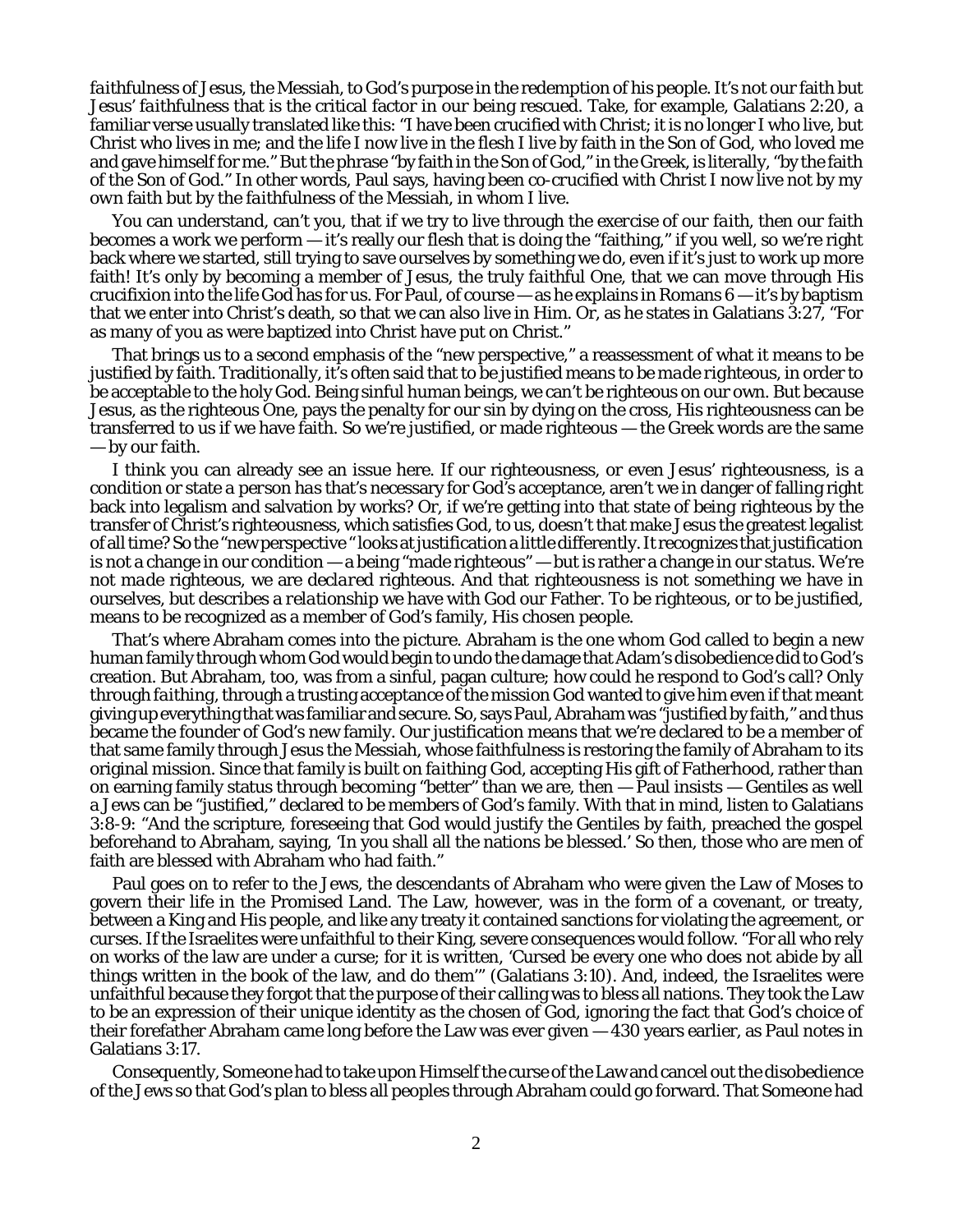to represent and embody in Himself all of Israel; therefore that Someone had to be the Anointed King, the Messiah. Paul knows who that Messiah is, because God has raised Jesus from the dead and Paul has met Him. Listen, then, to Galatians 3:13-14: "Christ redeemed us from the curse of the law, having become a curse for us  $-$  for it is written, 'Cursed be every one who hangs on a tree'  $-$  that in Christ Jesus the blessing of Abraham might come upon the Gentiles, that we might receive the promise of the Spirit through faith."

God's plan is that all people are to be one family in Christ, as he states in Galatians 3:28: "There is neither Jew nor Greek, there is neither slave nor free, there is neither male nor female; for you are all one in Christ Jesus." The Law, which set the Jews apart from all other peoples, was an obstacle to fulfilling this plan. "The law is holy," Paul said, "and the commandment is holy and just and good" (Romans 7:12). But the Law was only supposed to be a temporary measure to keep Israel on track. Now that Messiah has appeared the Law is no longer needed. "Before faith came," Paul explains, "we were confined under the law, kept under restraint until faith should be revealed. So that the law was our custodian [pedagogue, trainer] until Christ came, that we might be justified by faith" (Galatians 3:23-24). (One writer compares the Law to a booster rocket that drops off once the space shuttle can make orbit on its own.)

Paul makes a similar point a few verses later: "But when the time had fully come, God sent forth his Son, born of woman, born under the law, to redeem those who were under the law, so that we might receive adoption as sons. And because you are sons, God has sent the Spirit of his Son into our hearts, crying, 'Abba! Father!'" (Galatians 4:4-6). The faithfulness of the Messiah, whose death on the cross cancels out the curse of the Law, makes it possible for both Jew and non-Jew to be declared members of God's family, the family of Abraham, and called to the same mission.

There is a third facet of the "new perspective" that applies to Galatians, and that understanding is embodied in the expression "Paul and Empire." We cannot fully appreciate what's going on in Paul's letters unless we recognize the church's position in the Roman world. Today, as we celebrate the independence of our nation, we recognize some of the principles that led to the founding of the United States. Among them were the principles of "no taxation without representation" and "government by consent of the governed." Sadly, these principles seem to have been laid aside by our current national leadership and it may take another "revolution," of sorts, to reestablish them.

But we are used to the ebb and flow of political tides. In the ancient Roman world there were no politics, nor were there any politicians, because there were no *polls*. People did not vote; their leaders were imposed on them by force and custom. Nor was there any distinction between "church" and "state," for the entire Empire was a religious institution devoted to the worship of Caesar. There were many religions — "gods many and lords many," as Paul says in 1 Corinthians 8:5 — but all religions were expected to incorporate reverence for the Emperor's divinity into their rites and ceremonies. It was part of how the Empire held itself together.

What the "new perspective" reminds us is that words like *Lord* and *Savior* were terms used to express the worship of the Roman Emperor. Christians, however, applied these titles specifically to Jesus Christ; is it any wonder that Roman authorities became alarmed when they heard talk of *another* Lord, *another* Savior? Furthermore, Christians spoke of the coming "appearance" of Jesus Christ, using the same word, *parousia*, that was used for the official visit of a Roman Emperor to a major city in order to announce new public benefits or to judge difficult cases. We can see why the early Christians eventually came under Roman persecution. In New Testament times most attacks came not from the Romans but from the Jews, but eventually the Roman authorities "caught on." Do we witness, today, the return of the Divine State in which the government inserts itself into all areas of life, demanding that Christians abandon their principles and conform to what is "politically correct"? Recognition of the "Paul and Empire" tension alerts us to what may be happening in our own nation, when our allegiance to Christ as Lord threatens the totalitarianism of the state.

But there's a further wrinkle here. I said that Caesar demanded that people of all religions worship him as god, in some way. But there was one exception. The Jews, who believed in only one God, were granted exemption from this requirement; they just had to pray for the Emperor and offer sacrifice in his behalf. In New Testament times the pagan world considered Christians to be a subset of the Jews, because they worshiped the same God of Abraham, Isaac and Jacob. In fact most Christians were Jews at the beginning, but as time went on Gentiles were also attracted to the faith, largely through the work of Paul who considered himself the apostle of Christ to the Gentiles. What happens if some of these supposed Jews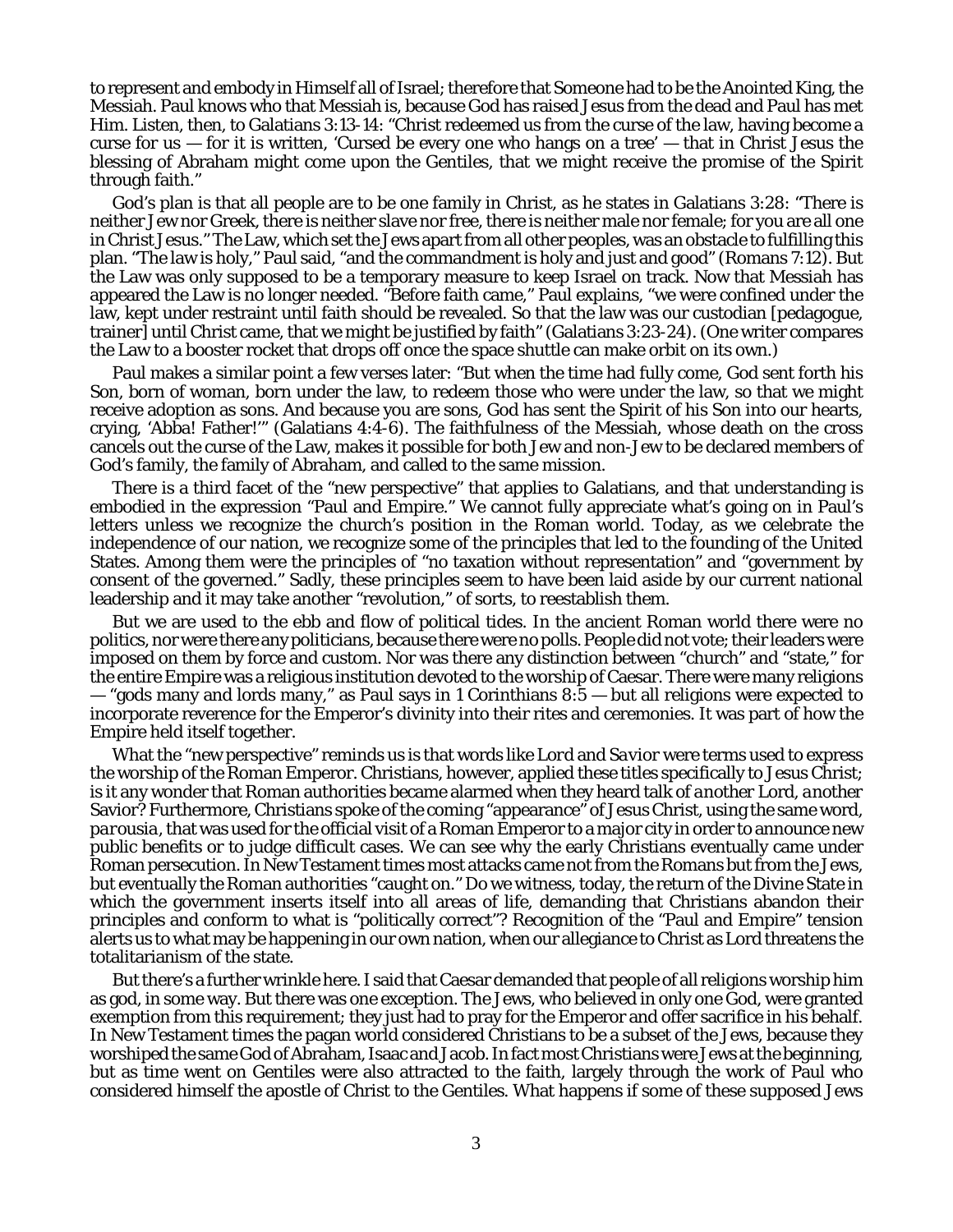begin to abandon the observance of the Law, including the rites and ceremonies associated with praying for the Emperor? That doesn't look good for the Jews as a whole, does it?

In our study of Galatians we've mentioned the so-called "Judaizers," Jewish Christians who were trying to get Gentile converts to keep the Law of Moses. Since these Jewish Christians also know they're saved by God's grace through Christ, and not through works, why would they want other Christians to observe the Law? In the light of the "Paul and Empire" tension we can understand their possible motives. If these new Christians, whether Jew or Gentile, abandon the practices of Judaism they will lose their exemption from the worship of Caesar. Moreover, they will give all Jews a bad name with the Roman authorities. We can appreciate the dilemma facing these Judaizers. They weren't entirely motivated by the idea that you had to keep the Law in order to be accepted by God. They were also motivated by concern for their own safety and that of their fellow Christians in the light of Roman imperial religious policy.

Paul, however, will have none of it; there can be no compromise with the total lordship of Jesus Christ. And there can be no compromise with the understanding that we're declared to be God's people not by something *we* do or become, but by *faithing* what God has done for us in Christ. Christianity isn't us; *Christianity is Jesus*. To be a Christian is to be *in Christ*, plus nothing! Anything beyond that is adding ourselves to the equation, which is what Paul means in part by "works of the flesh." As he says in Galatians 6:17-18, "the desires of the flesh are against the Spirit, and the desires of the Spirit are against the flesh; for these are opposed to each other, to prevent you from doing what you would. But if you are led by the Spirit you are not under the law."

To conclude, I want to go back to what is basic to Paul's entire message of the gospel, as he expresses it in 1 Corinthians 1:22-24: "For Jews demand signs and Greeks seek wisdom, but we preach Christ crucified, a stumbling block to Jews and folly to Gentiles, but to those who are called, both Jews and Greeks, Christ the power of God and the wisdom of God." It seems odd, doesn't it, that Paul should emphasize Christ crucified, as opposed to Christ risen from the dead. After all, to be raised from the dead is certainly more heroic, more triumphant, than that *excruciating* death inflicted by the Roman torturers. Our culture — like all cultures — values those who achieve victory and success, in whatever form this achievement takes. We don't admire "losers." So when we look at Jesus' resurrection we tend to take it as His *reward* for going to the cross. Or we think of the cross as a sort of lever by which Jesus was able to elevate himself above death and to defeat His enemies. Paul, however, though he speaks of resurrection, centers everything in the cross; in Philippians 3:9-10 he says he wants to be found in Christ, "not having a righteousness of my own, based on law, but that which is through faith in Christ, the righteousness from God that depends on faith; that I may know him and the power of his resurrection, and may share his sufferings, becoming like him in his death . . ." Is there something here that we don't understand about the relation of crucifixion to resurrection?

If we stop and think about it, we can see that it's the *world*, or the culture we live in, that so often determines our criteria of power, achievement, or self-fulfillment. Is that what Paul means when he tells the Galatians that "we were slaves to the elemental spirits of the universe?" (Galatians 4:3). Did the Jews regard the Law as an instrument to make them special, to elevate them above other people? And do we, in the same way, think of our Christianity as a tool that will help us to live a more successful life, as defined by the culture around us? Do we think of the hope of resurrection as the payoff for our heroic efforts to be more faithful, more committed disciples of the Lord than other people we know?

If so, we don't get any reinforcement from the Apostle Paul, because he sees the *death* involved in all attempts to find such self-fulfillment. Meeting the culture's criteria of success is a never-ending quest, because the world always demands more of us; the effort to please it will kill us. In the same vein, Paul calls the Law a "dispensation of death," a "dispensation of condemnation" that will kill us if we stake our hopes on it (2 Corinthians 3:7-9). It is not that we're condemned if we fail within the system; it's the *system itself* that condemns us, whether we call ourselves "winners" or "losers." "The sting of death is sin," Paul says, "and the power of sin is the law" (1 Corinthians 15:56). We can't experience life within the system; to find life we have to *get out of the system*.

Do we see, now, why Paul lays so much stress on Christ crucified, and upon our identification with Christ in his suffering and death? Because, in dying upon the cross, Jesus removed Himself from the system of death. Once He has died, he will never die again; as Paul says, "death no longer has dominion over him; the death he died he died to sin, once for all, but the life he lives he lives to God" (Romans 6:9- 10). Crucifixion *is* resurrection, for it is deliverance from the system of death. Through *faithing* in Jesus